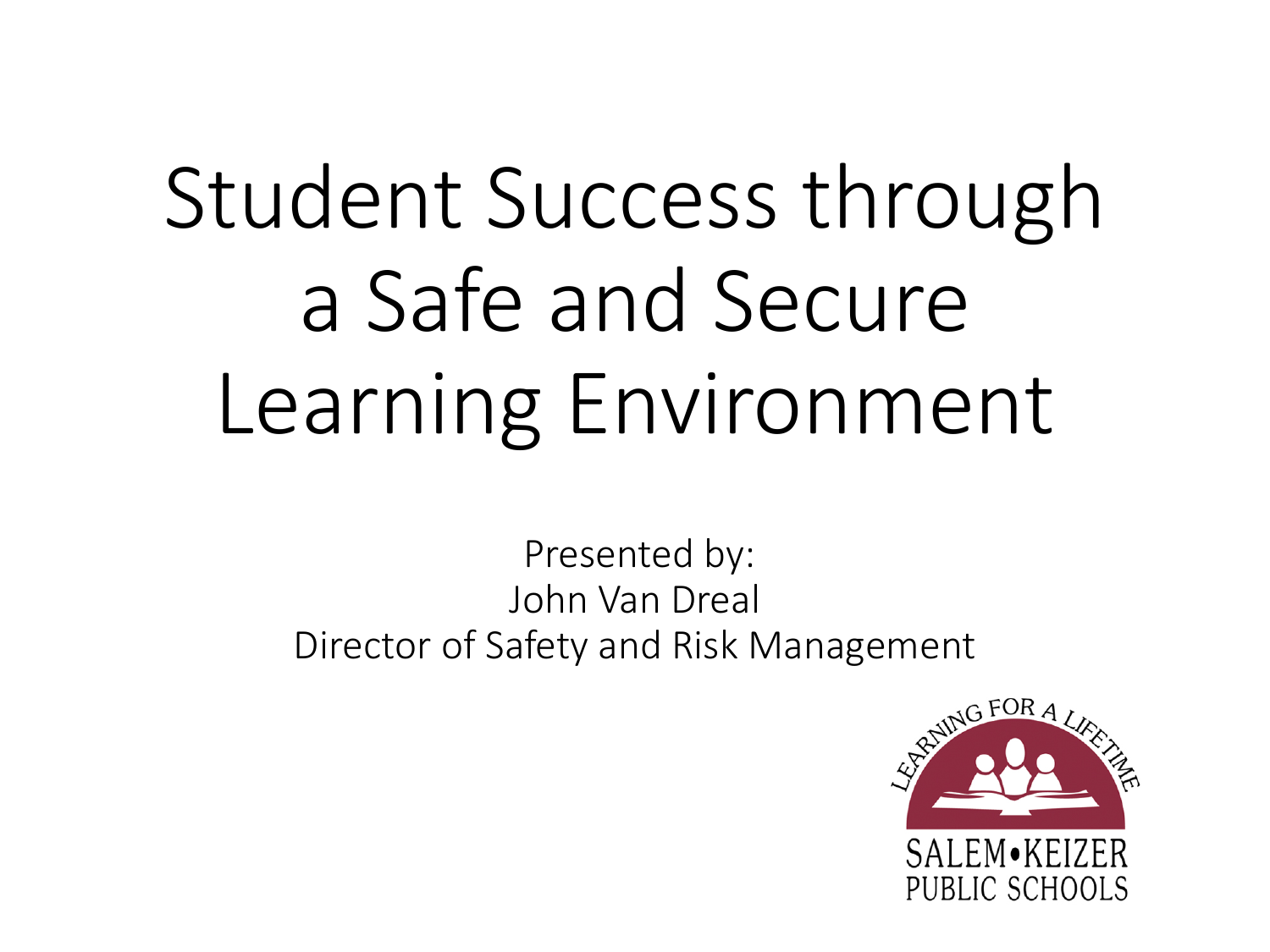# The Objective:

Provide students, employees, and stakeholders with the physical and psychological safety needed to promote healthy, learning environments.

These recommendations are based upon the Crime Prevention Through Environmental Design (CEPTED) methodology, industry standards, best practice, and the recommendations of experts.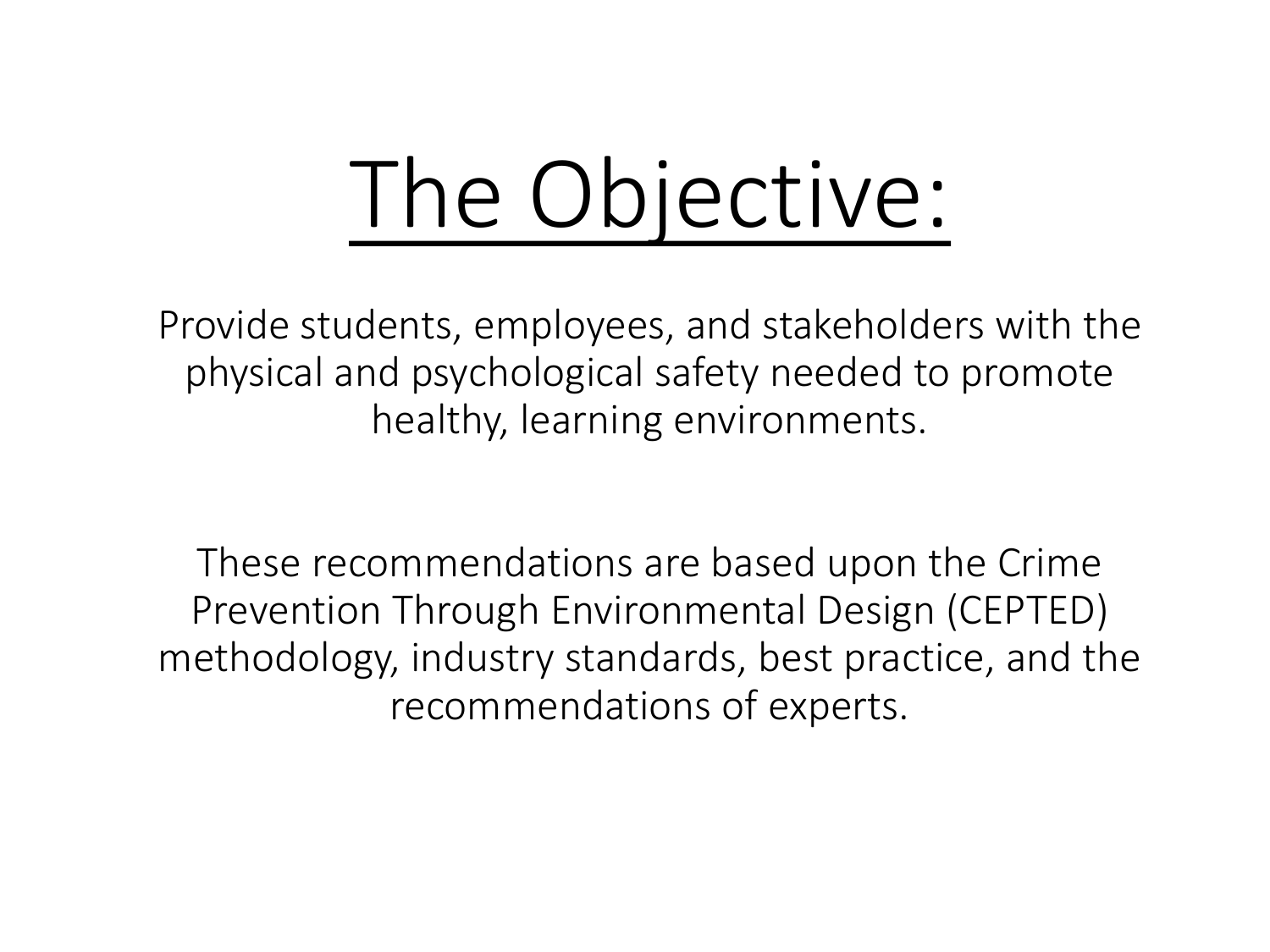### Interior upgrades:

- Relocate front offices at 17 schools
- Enhance natural surveillance of front offices at 17 schools.

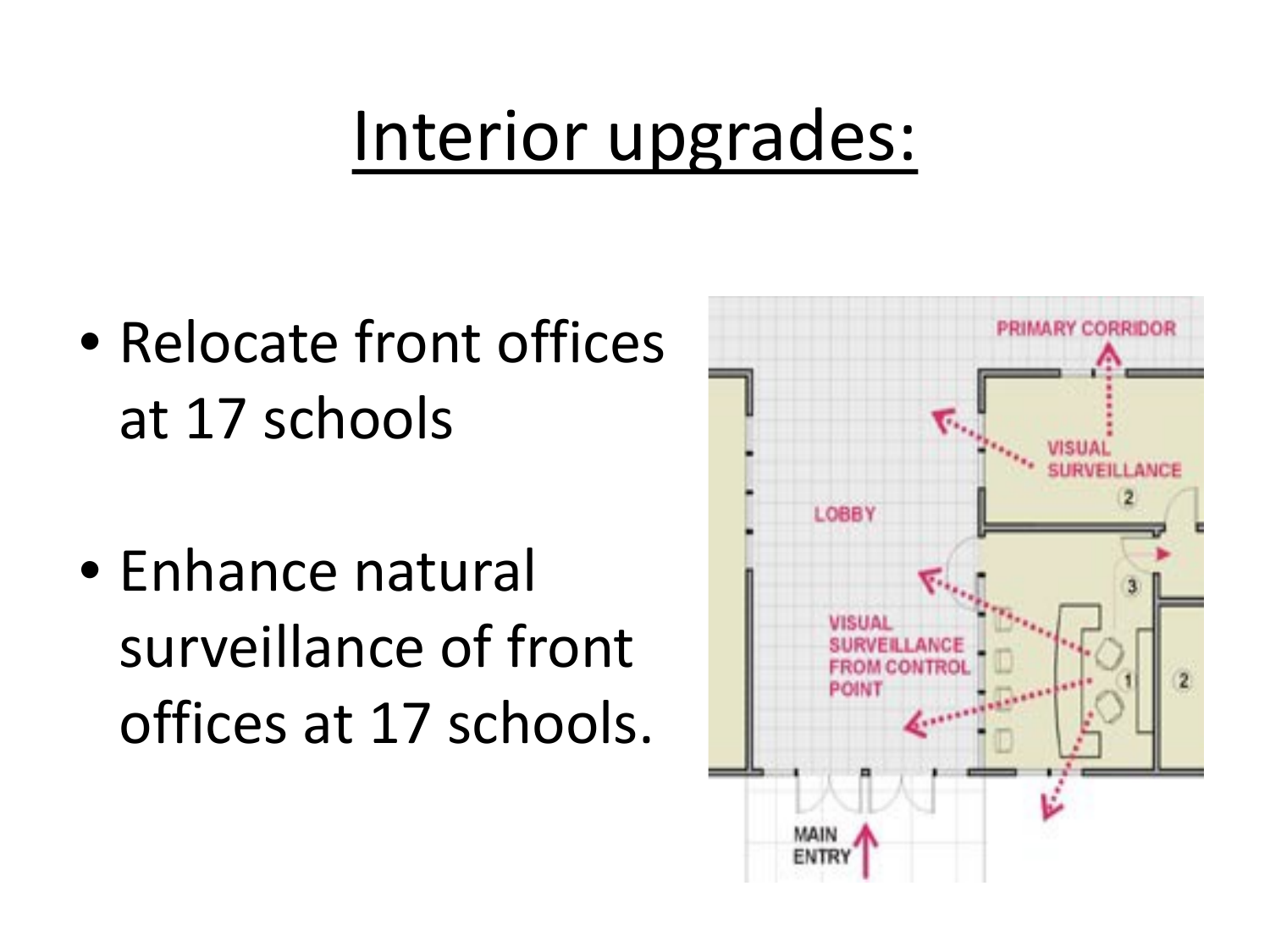# Surveillance Technology

All schools will have:

- Internal and external cameras to provide surveillance.
- High-resolution front door cameras with an intercom.
- A video camera system with enhanced quality and that provides access over the internet.
- Systems that store data to a web-based server.
- More cameras (1 camera per 25 students)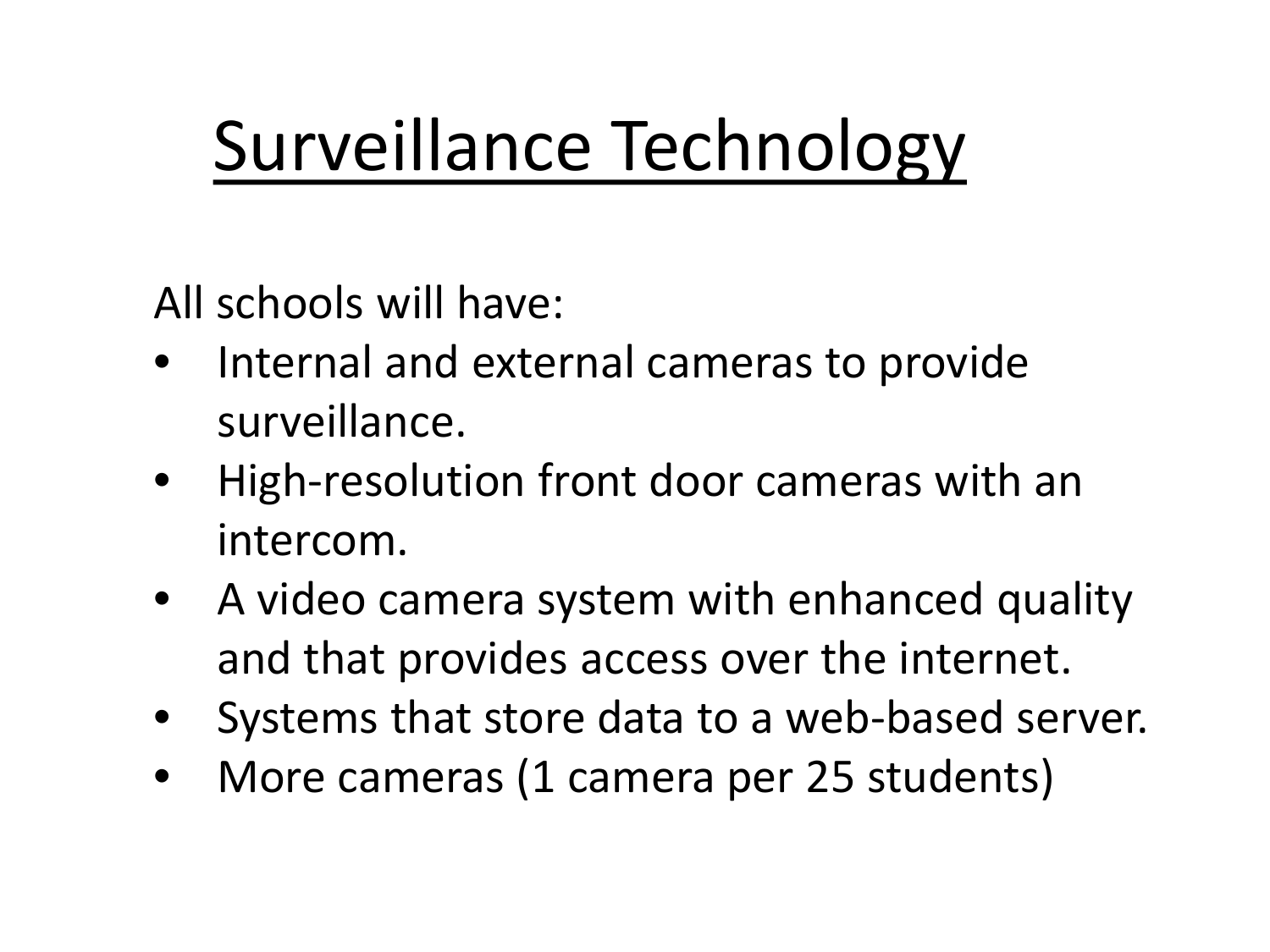#### Electronic building access:

All buildings will have an updated electronic badge access systems, with the interface of access with bell-schedules, surveillance, lockdown procedures, and communications.

This entails retrofitting 53 schools and 7 support facilities.

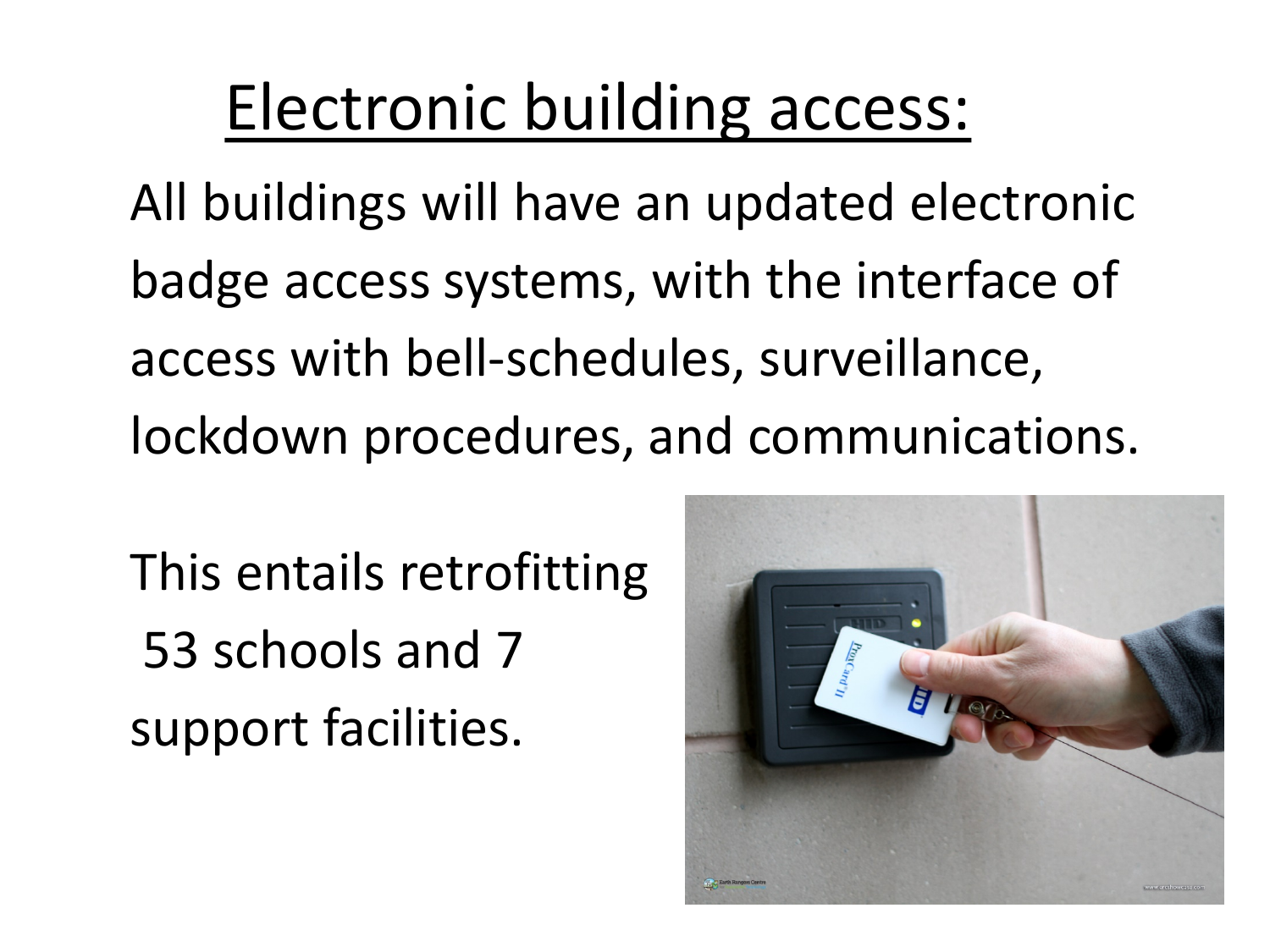# Exterior upgrades:

All schools will need changes/improvements that focus on:

- Safety-barriers
- Pathways and entrances
- Signage
- Landscaping that eliminates hiding places, blind spots, and allows greater visibility, thus minimizing unsafe activities.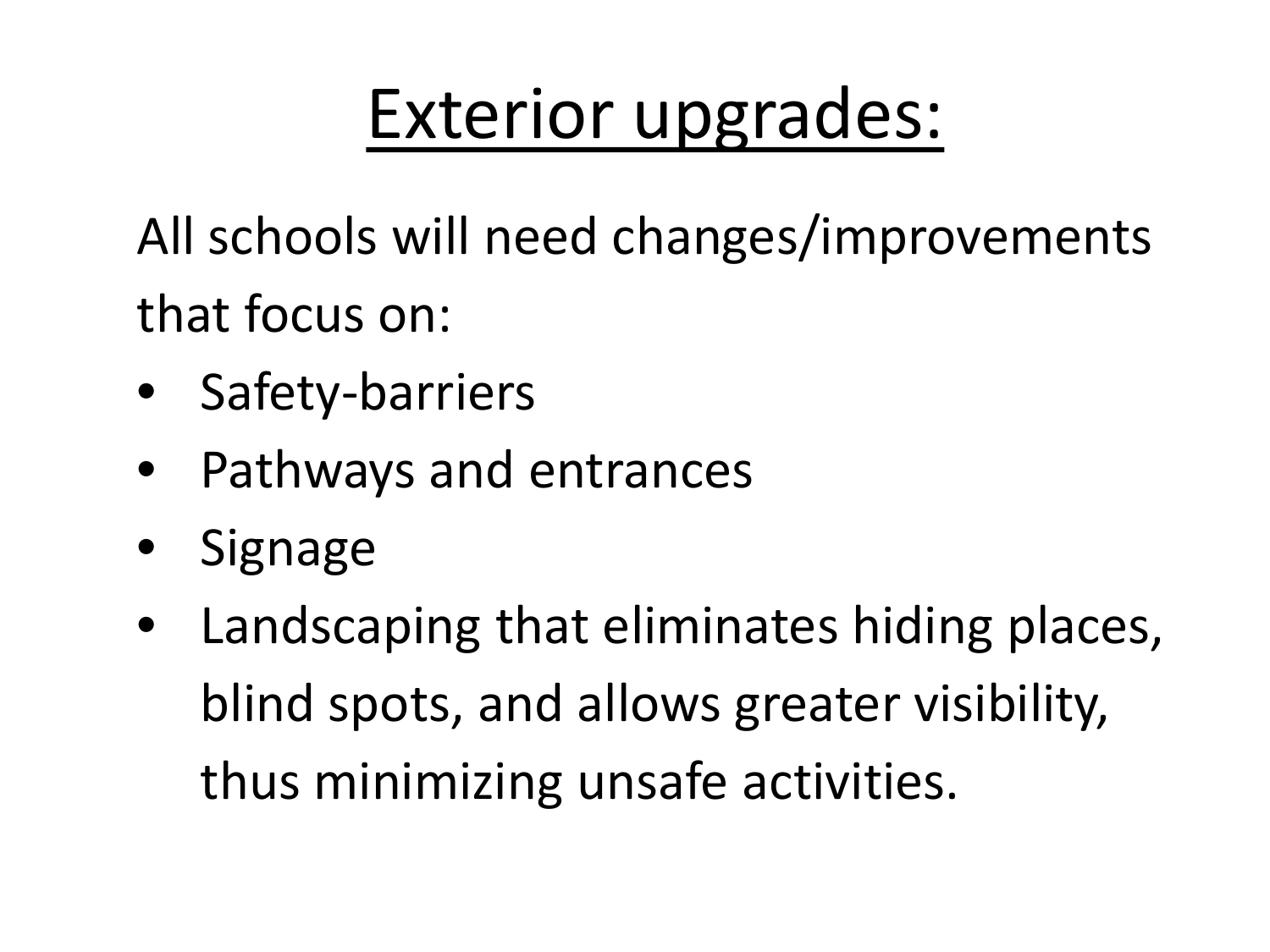### Exterior upgrades:

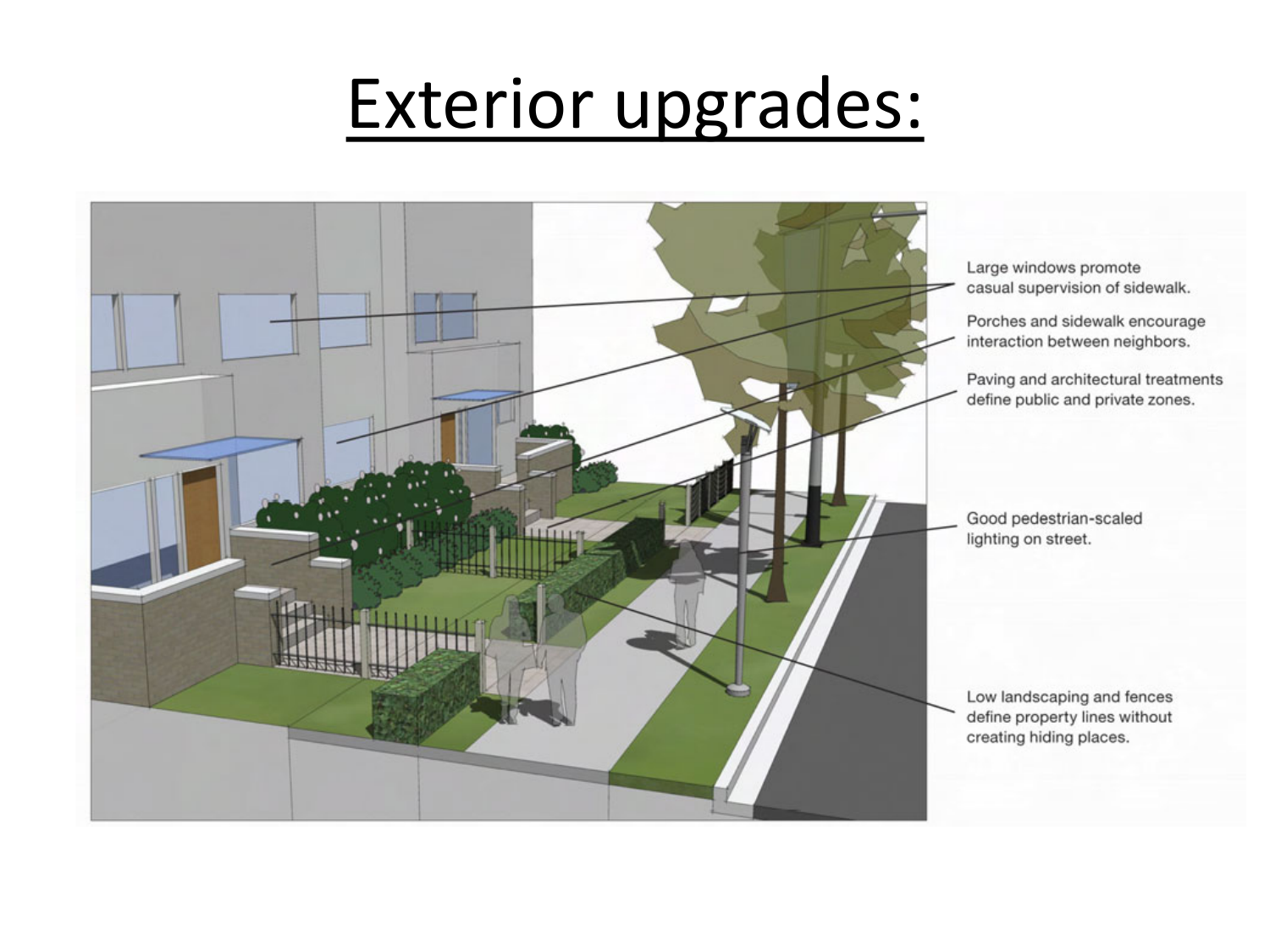# Lighting

- All exterior lighting will be converted to LED bulbs, including parking lots, walkways, and wall packs at exterior doors.
- Some schools, based on design, era of construction, or high frequency of graffiti and vandalism will have lights added to improve security.